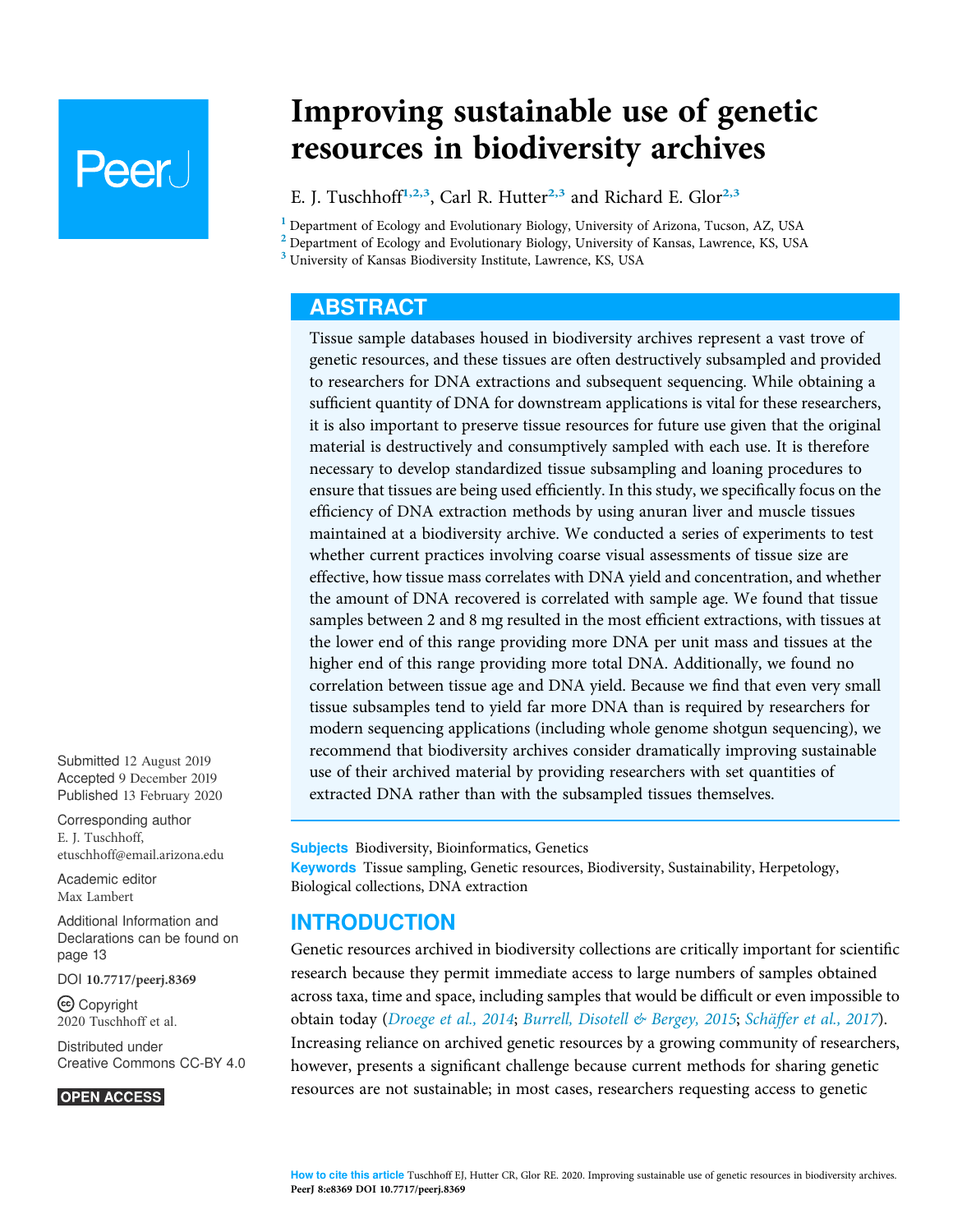resources are provided with a piece of tissue that is consumptively subsampled from a permanently archived resource ([Zimkus & Ford, 2014](#page-14-0)). Researchers then destroy this subsample during the course of DNA extraction, use the DNA that is required for their research and typically discard any remaining material. As a result, every request to use genetic resources results in depletion of samples that, left unchecked, will result in complete sample exhaustion and permanent loss of an irreplaceable resource. Because some tissues are present in very small quantities, some genetic resources can only be provided to one or a few researchers before an irreplaceable resource is lost forever. This issue becomes especially pressing when one considers the current extinction crises and increasingly strict regulations for scientific collecting that may prevent samples being replenished from wild specimens ([Stuart et al., 2004](#page-14-1); [Watanabe, 2015](#page-14-2)). As a result, it is important to develop protocols that improve sustainable use of these resources.

Because the vast majority of requests to use archived genetic resources involve efforts to sequence DNA, protocols for DNA extraction from archival tissues are an obvious focal point for optimization aimed at improving sustainability of current practices. Most biodiversity collections aim to provide researchers requesting access to genetic material with enough tissue to conduct two DNA extractions (*[Zimkus & Ford, 2014](#page-14-0)*), but collections staff and researchers are often unaware of how much tissue is optimal for extraction because few studies have investigated how sample age, preservation method, extraction protocol, type of tissue, and subsample size are related to the quantity, concentration, and quality of extracted DNA (but see [Reineke, Karlovsky & Zebitz, 1998](#page-13-3); [Drabkova,](#page-13-4) [Kirschner & Vlcek, 2002](#page-13-4); [Guo et al., 2009](#page-13-5); [Sawyer et al., 2012](#page-13-6); [Choi, Lee & Shipunov, 2015](#page-13-7); [Schiebelhut et al., 2016](#page-14-3); [Abdel-Latif & Osman, 2017](#page-12-1)). Even parameters that are known to impact extraction success are rarely quantified when biodiversity collections fulfill requests for access to genetic material. For example, tissue mass is known to be strongly correlated with extraction success (*[Hykin, Bi & McGuire, 2015](#page-13-8)*) and has been shown to be correlated with extracted DNA concentration ([Reineke, Karlovsky & Zebitz, 1998](#page-13-3); [Choi,](#page-13-7) Lee  $\&$  Shipunov, 2015) but collections staff and researchers generally use a coarse visual estimate when removing tissue subsamples and rarely obtain quantitative size or mass data. It is not currently common practice to standardize tissue mass prior to DNA extractions ([Wilcox et al., 2002](#page-14-4); Aguirre-Peñafi[el et al., 2014](#page-12-2); [Naccarato, Dejarnette &](#page-13-9) [Allman, 2015](#page-13-9)) or to report masses if they were standardized ([Kayes et al., 2013](#page-13-10)) except in experiments to compare various protocols or methods (*Drabkova, Kirschner & Vlcek*, [2002](#page-13-4); [Guo et al., 2009](#page-13-5); [Abdel-Latif & Osman, 2017](#page-12-1); Yalçı[nkaya et al., 2017](#page-14-5)). In publications, researchers tend to qualitatively report the amount of starting material with phrases such "two small pieces" or "usually minute" ([Hajibabaei et al., 2005](#page-13-11); [Jaksch et al., 2016](#page-13-12)).

The goal of the present study is to develop guidelines for more sustainable use of genetic resources in biodiversity collections, with a focus on determining the optimal amount of tissue for DNA extraction from amphibian tissue samples. In our first experiment we test whether the type of coarse visual estimates of tissue mass or size that are used by most collections staff who fulfill requests for access to genetic resources are capable of consistently yielding sufficient DNA for modern downstream sequencing applications. In our second experiment, we identify the tissue masses that result in the most efficient use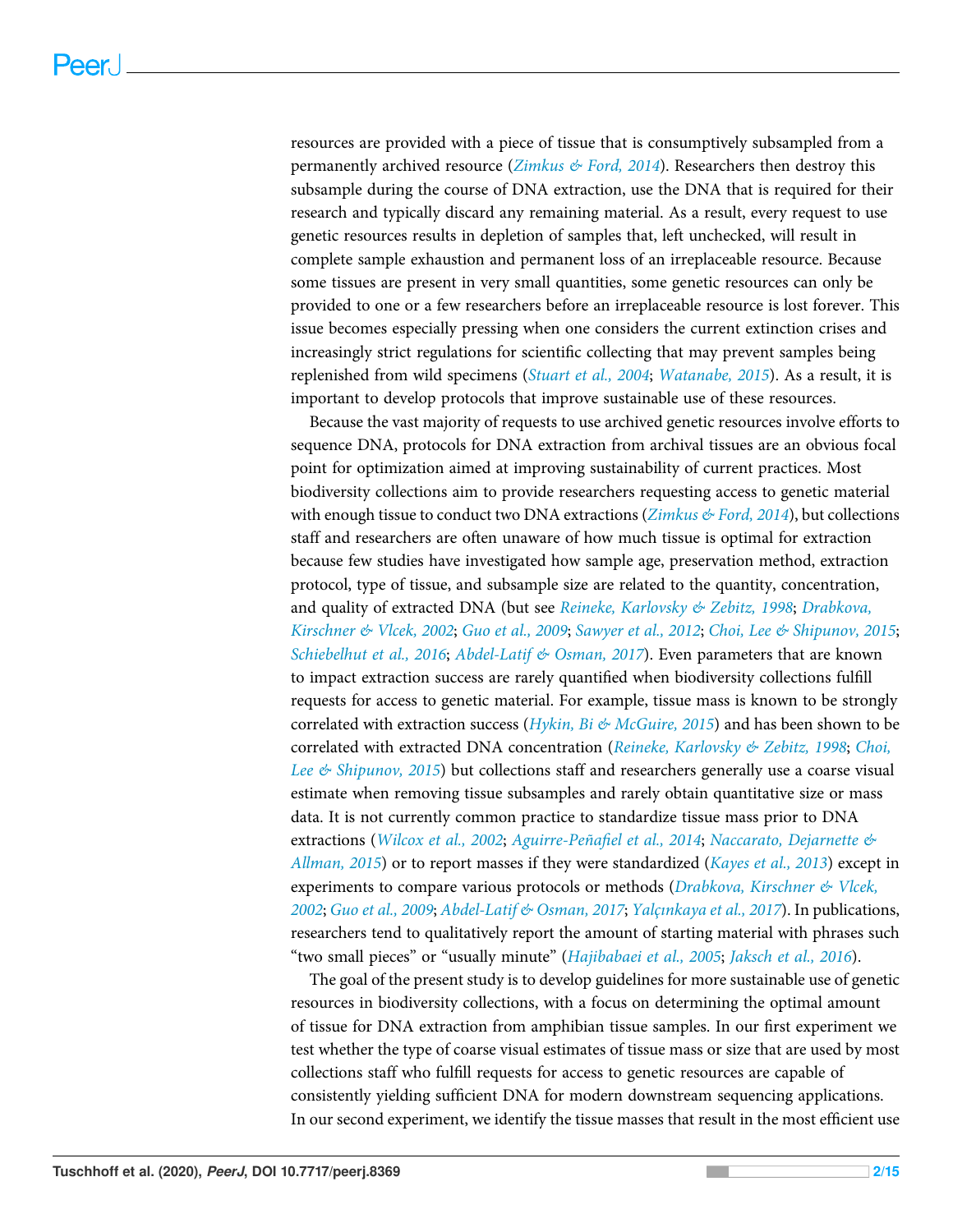of archived samples by conducting controlled extractions across a range of samples with known masses. In our third experiment, we test consistency of extraction success across replicate subsamples of a mass that appears to optimize yield while minimizing depletion of the archived samples during a single extraction. In our fourth and final experiment, we test whether our protocol is suitable for samples archived over a 25-year interval from 1984 (around the time collections started accumulating sample preserved specifically for use in molecular genetic studies) until 2001. Given the nature of natural history collections, it is probable that researchers will need to work with tissues of a variety of ages. Previous studies of bone and plant tissues have not recovered a significant correlation between DNA yield and tissue age ([Sawyer et al., 2012](#page-13-6); Choi, Lee  $\&$  Shipunov, [2015](#page-13-7)), and, to our knowledge, previous published studies have not tested the correlation between age and total DNA yields using cryogenically preserved soft tissues from vertebrates. However, one study of herpetological specimens found a significant decrease in recovered sequence length as tissue age increased ([Chambers & Hebert, 2016](#page-13-13)).

# MATERIALS AND METHODS

#### Sampling

We conducted all our experiments on amphibian tissues samples from the herpetological collection at the University of Kansas Biodiversity Institute. With more than 40,000 tissue samples in cryogenic storage, this collection is among the largest archives of its kind. This collection is also widely used by the scientific community, with more than 75 requests for access to genetic resources by the scientific community resulting in subsampling of more than 1,100 archived samples over the past 5 years. We focused on liver and muscle tissue because these tissues are the most abundant in biodiversity archives and are usually the standard tissue types collected in the field. Tissues were initially preserved using one of two strategies: immersion in high concentration ethanol or flash freezing in liquid nitrogen. Subsequent to initial preservation, samples were stored in a cryogenic facility, either in mechanical ultra-cold freezers at −80 °C (experiments 1–3) or liquid nitrogen cooled dewars at −180 °C (experiment 4).

#### Tissue extraction protocol

The majority of the tissues used in this experiment were stored in ethanol solution. Tissues that had been flash frozen and were not stored in ethanol solution were transferred to a 95% ethanol solution and allowed to thaw to −80 °C such that all tissues were under the same conditions at the time of massing. All tissues were next removed from ethanol and the ethanol was allowed to evaporate for up to 2 min to limit the contribution of ethanol to inferred tissue mass. Each tissue was subsampled with a sterile razor blade until the mass was within 0.5 mg of the target mass as measured by a Mettler Toledo XS105DU analytical balance scale (in eight cases, masses more than 0.5 mg under the target mass were used because there was not adequate tissue remaining for the full amount, see additional details below). Tissues were then placed in a solution of  $10 \mu L$  protein kinase and 190 µL lysis buffer and incubated at 55  $\degree$ C for approximately 24 h (several of the larger masses required longer incubation times for complete tissue digestion as determined by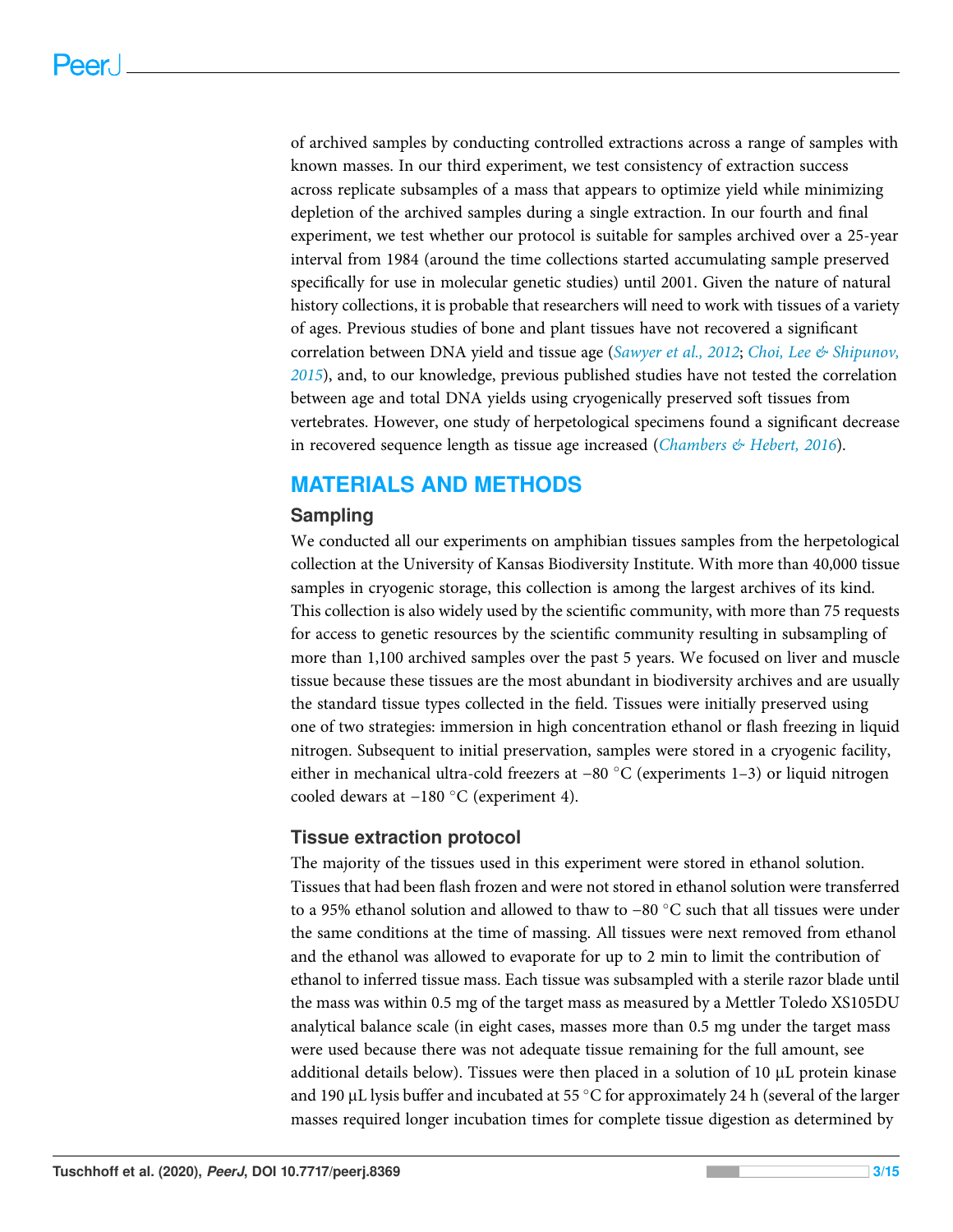the absence of solid tissue pieces in the solution). Tissue solutions were vortexed once at the start of the incubation period for 10 s and one to three times at the end of the incubation period depending on the level of tissue digestion.

The extractions in this experiment were performed using the Promega Maxwell RSC Instrument (Promega Corporation, Madison, WI, USA). The Maxwell RSC uses paramagnetic particles along with magnetic plungers to lyse and capture DNA along with specialized reagents provided in single use cartridges ([Kephart et al., 2006](#page-13-14)). Aside from lysis and transfer to a sterile Eppendorf tube for quantification and storage, the extraction process is entirely automated and occurs inside the instrument. This method was chosen for our experiments for three reasons, and in spite of the fact that the method has relatively high costs both in terms of initial investment in the machine (>\$20,000) and for individual extractions (~\$8 per cartridge) as of June 26, 2019. First, a recent comparative analysis of commonly used extraction protocols found that the Promega paramagnetic particle method results in particularly high DNA yields, high sample efficacy (measured in the success of PCR), and low error ([Schiebelhut et al., 2016](#page-14-3)). Secondly, this automated extraction method allows for a high degree of uniformity across multiple trials and reduces the human error inherent in manual protocols. Finally, third, the Promega RSC instrument relies on sterile individual use cartridges, a drip-free protocol, and includes an automated UV sterilization of internal components following each extraction, which collectively minimize the potential for contamination.

In our study, we used the Promega blood DNA purification kit (Promega product ID: AS1010). We followed the manufacturer's procedures (Maxwell(R) RSC Blood DNA Kit technical manual TM419; Promega, Madison, WI, USA) during the extraction except that elution buffer volume was doubled to  $100 \mu L$  because at lower volumes the quantity of DNA could not be read by a fluorometer as DNA concentrations were too high. After extraction was completed, quantifications were performed using a Promega Quantus fluorometer.

## Experiment 1: Testing the effectiveness of the "eyeball" method for obtaining tissues appropriate for extraction

We first conducted a preliminary experiment to determine if coarse visual assessment of tissue mass (i.e., the "eyeball" approach to tissue quantification used by most biodiversity collections staff) is capable of sampling tissues that result in consistent DNA yield which are sufficient for modern downstream DNA sequencing applications. The concentration and amount of DNA required for sequencing depends on the sequencing method used, ranging from less than 10 ng of DNA for Sanger sequencing a single DNA fragment to 500 ng for Illumina Truseq-style library preparation (*[Hutter et al., 2019](#page-13-15)*) to over 1,000 ng for high coverage sequencing of an entire vertebrate genome via the Illumina platform ([Arbor Biosciences, 2019](#page-12-3)). Because 1,000 ng is at the high end of the amount used for standard sequencing methods applied to typical vertebrate genomes (including whole genome sequencing and popular methods such as RADseq and probe capture), we used this amount as our threshold for establishing extraction success.

For this experiment, two experienced scientists (Drs. Carl Hutter and Shea Lambert) attempted to consistently subsample tissues with a mass considered sufficiently large for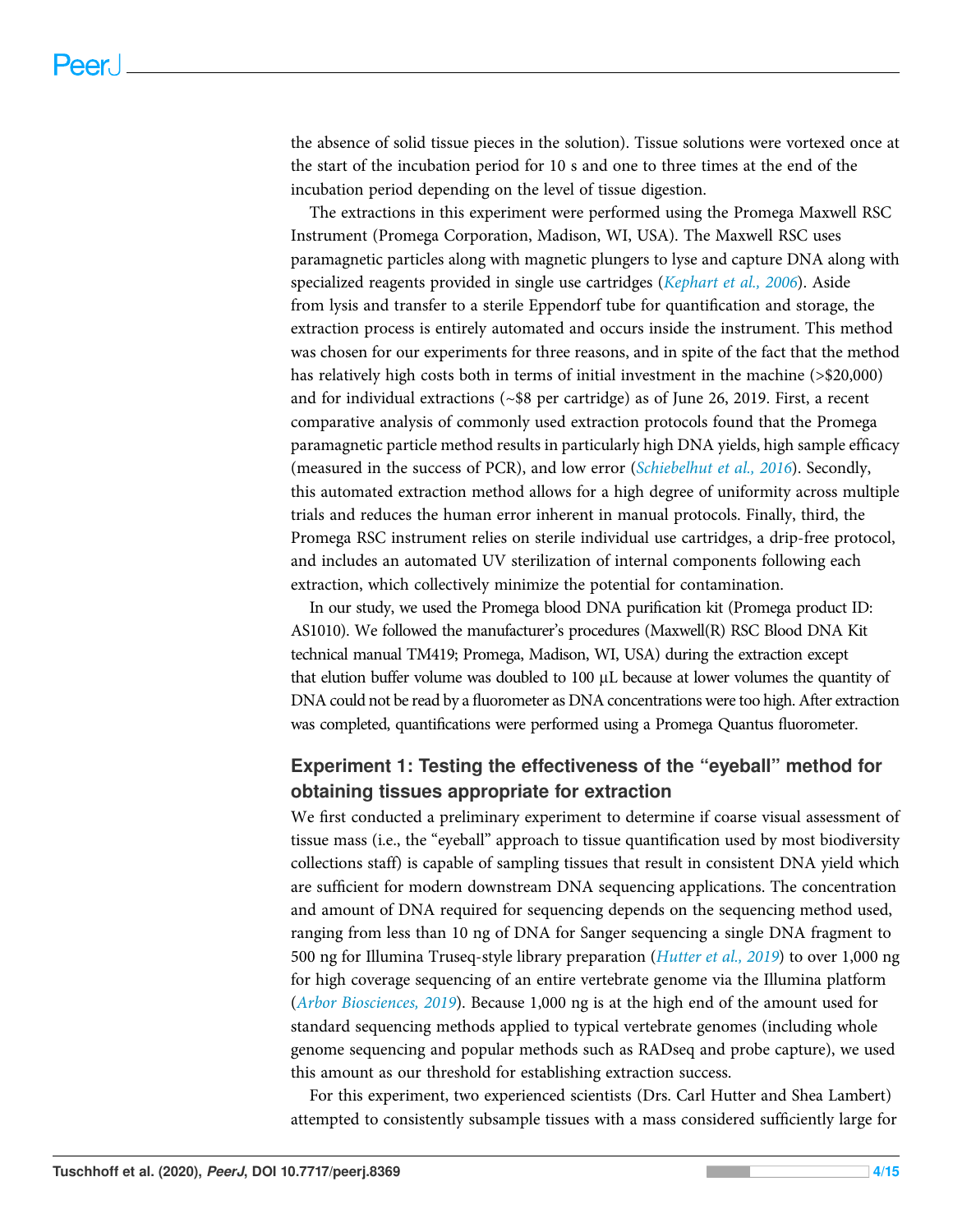DNA extraction based on prior experience. Tissue subsamples obtained in this manner were then weighed prior to extraction and quantification. Although the researchers knew that their subsamples were being massed, they were asked to subsample per their normal procedures and were not given any feedback about the masses of their samples. Following extraction, we tested whether each sample passed our 1,000 ng minimum threshold for successful extraction. We also tested the basic prediction that tissue mass is correlated with DNA yield using a Pearson's correlation test. Finally, we tested reliability of "eyeball" estimates of tissue mass by estimating variance in both the mass and DNA yield of resulting subsamples.

## Experiment 2: Identification of optimal tissue mass for effective and efficient extraction

Our second experiment focused on identifying the optimal tissue masses for DNA extraction, which we define here as the masses that results in high DNA yield per unit tissue mass and high overall DNA yield. For this experiment, we conducted a total of 123 extractions from tissue samples of nine different masses: 1, 2, 4, 8, 10, 12, 14, 16, and 20 mg. This range was chosen because 1 mg was determined to be the smallest mass that could be reliably manipulated by the experimenter and 20 mg was the maximum mass recommended by our extraction protocol. Tissues were assigned to a sample mass if they were within 0.5 mg of the target mass. In eight cases, there was insufficient tissue to subsample the desired tissue mass and the actual subsample mass was therefore more than 0.5 mg outside the targeted masses. In these instances, tissues were placed in the category to which they were closest, and all were less than 1.2 mg from the target mass. Tissue samples for this experiment were 24 liver tissue samples obtained from Malagasy frogs in 2016 which were all from the family Mantellidae and one sample from Ranidae. Each tissue was sampled 4–12 times at various masses depending on the total tissue mass of the original sample. All of the samples used in this experiment were initially preserved in ethanol and stored at room temperature for a period of several weeks and up to 2 months before being transferred to cryogenic storage in either a mechanical ultracold freezer (−80 °C) or a liquid nitrogen cooled dewar (−180 °C). In each extraction run, four tissues each with four subsamples were extracted for a total of 16 extractions. The data was analyzed using a least squares regression to fit a trend line.

#### Experiment 3: Consistency of extraction yield at an optimal mass

Our third experiment assessed the consistency of extraction yield from tissue subsamples at a sample mass identified in Experiment 2 that results in both high DNA yield per unit mass and high overall DNA yield without involving masses so large as to permit only one or two extractions from small tissue samples. The subsample mass that best met these criteria was 8 mg. Because this experiment required four subsamples of 8 mg from each tissue, large samples such as those from Mantellidae were needed. Six Mantellidae tissues were sampled for a total of 32 subsamples (two tissues were used twice due to a lack of suitable tissues). In each extraction run, four tissues each with four subsamples were extracted for a total of 16 extractions.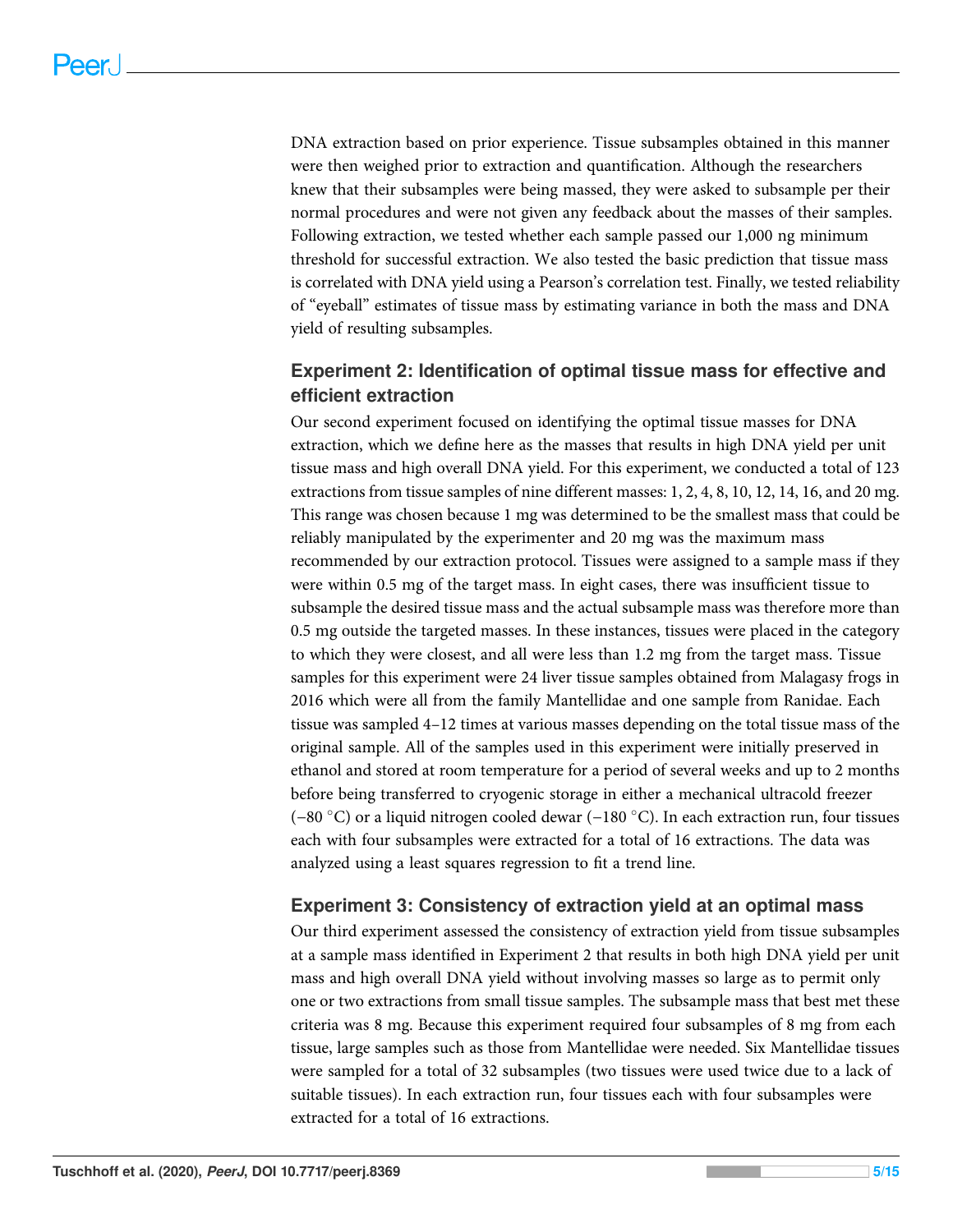#### Experiment 4: Impact of age on extractions using the optimal mass

The fourth experiment was conducted using 44 historical anuran samples including both ethanol preserved and flash frozen samples. These samples belonged to several different frog families: Bufonidae (three samples), Dendrobatidae (10), Hylidae (17), Leptodactylidae (11), and three from unknown families. These tissues ranged in collection date from 1984 to 2001 and included both liver and muscle tissue. We sampled, extracted, and quantified 8 mg of each tissue using the same procedure as described above. Data was analyzed using a Pearson's correlation test.

## RESULTS

### Experiment 1: Testing the effectiveness of the "eyeball" method for obtaining tissues appropriate for extraction

We found that coarse visual estimates of tissue subsamples resulted in a wide range of resulting tissue masses (0.65–14.93 mg). The mean mass was 3.33 mg with a standard deviation of 3.32 mg. All but the smallest of the tissues extracted during this experiment resulted in DNA yields that exceeded our 1,000 ng threshold. We also found that DNA yield is significantly positively correlated with original tissue mass (Pearson correlation test:  $t = 5.2299$ ,  $r = 0.7600$ ,  $df = 20$ ,  $p$ -value < 0.001, [Fig. 1\)](#page-6-0). Additionally, when the three samples with the greatest mass were removed from the analysis, DNA yield was still found to be significantly positively correlated with tissue mass (Pearson correlation test:  $t = 2.3112$ ,  $r = 0.4890$ , df = 17, p-value = 0.0336, [Fig. 1\)](#page-6-0).

## Experiment 2: Identification of optimal tissue mass for effective and efficient extraction

In the second experiment, we recovered a non-linear relationship between tissue mass and both concentration and total DNA yield ([Fig. 2](#page-7-0)). The smallest tissue subsamples (1, 2, and 4 mg) yielded a mean of 76.8 ng/ $\mu$ L of DNA. The intermediate tissues (8, 10, and 12 mg) yielded a mean of 123.5 ng/µL of DNA. The largest tissues (14, 16, and 20 mg) yielded a mean of 144.6 ng/µL of DNA. These data were best fit by the natural log equation  $y = 3,317.2 * ln(x) + 5,030.3 (R^2 = 0.29, p-value < 0.0001)$ . The relationship between tissue mass and DNA concentration shows a gradual decrease in the DNA gained per mg of tissue as the total tissue mass increases. While the natural log function does not have an asymptote, it may reach a point where the extra DNA that could be obtained is so little that it is not worth the additional destructive use of limited tissue resources. The intermediate and large tissue masses (8 mg and higher) also tend to result in higher overall DNA yields. Although these masses tend to result in both higher DNA concentrations and higher overall DNA yields, yield per unit mass is greatest for the small tissues, with a mean of 3,444.5 ng DNA/mg tissue, as compared to 1,288.7 ng DNA/mg tissue for intermediate masses and 922.6 ng DNA/mg tissue for large masses. These data were best fit by the natural log equation  $y = -1,337 * \ln(x) + 4,470.3$  ( $R^2 = 0.55$ ,  $p$ -value < 0.0001).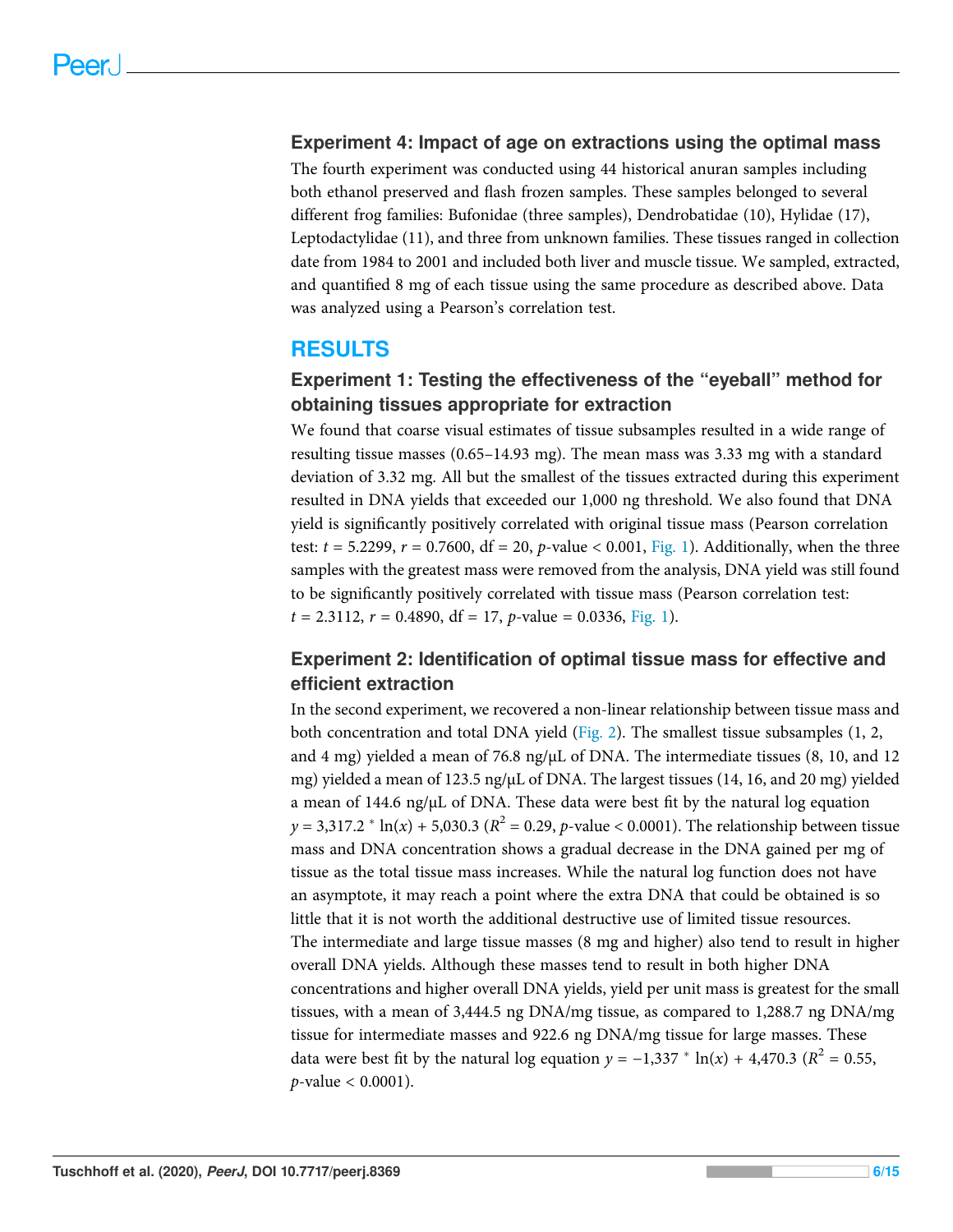<span id="page-6-0"></span>

Figure 1 Total DNA yield vs tissue mass in Experiment 1. Total DNA yield was positively correlated with tissue mass in Experiment 1. This experiment was designed to test the effectiveness of the "eyeball" method for obtaining tissues appropriate for extraction. Each point represents a single tissue subsample taken in Experiment 1. Tissues were sampled via coarse visual estimate, then massed. We used a Pearson's correlation test to find the relationship between sample mass and total DNA yield. The red line indicates the results of this test when all data points were considered ( $t = 5.2299$ ,  $r = 0.7600$ , df = 20, p-value < 0.001), while the blue line indicates the results when the three greatest masses were excluded  $(t = 2.3112, r = 0.4890, df = 17, p-value = 0.0336).$  Full-size [DOI: 10.7717/peerj.8369/](http://dx.doi.org/10.7717/peerj.8369/fig-1)fig-1

#### Experiment 3: Consistency of extraction yield at optimal mass

The third experiment further analyzed the precision of using 8 mg of tissue. We analyzed 28 mantellid tissue samples over 32 extractions. One tissue and its four corresponding subsamples were discarded from this analysis resulting in DNA concentrations that were significantly lower from those for all other tissues (Tukey Honest Significant Differences, p-values 2.07E-7 to 2.96E-2); we suspect that this tissue was degraded and does not contain sufficient quantities of DNA to result in useful yields following standard DNA extraction methods. The mean DNA concentration from samples extracted during this experiment was 133.75 ng/ $\mu$ L with a mean yield of 13,375 ng of DNA. The mean standard deviation of DNA concentration among subsamples of the same tissue was 19.12 ng and the mean range was 41.86 ng.

#### Experiment 4: Impact of age on extractions using the optimal mass

The fourth experiment tested whether the age of tissue samples impacts the expected relationship between sample mass and DNA yield for 44 archival tissues. The average mass of tissue used in this experiment was 7.86 mg with an average yield of 104.56 ng/ $\mu$ L of DNA. This experiment found no correlation (Pearson correlation:  $r = -0.06$ ,  $p$ -value = 0.6904) between the age of a tissue sample and the concentration of DNA yielded ([Fig. 3](#page-7-1)).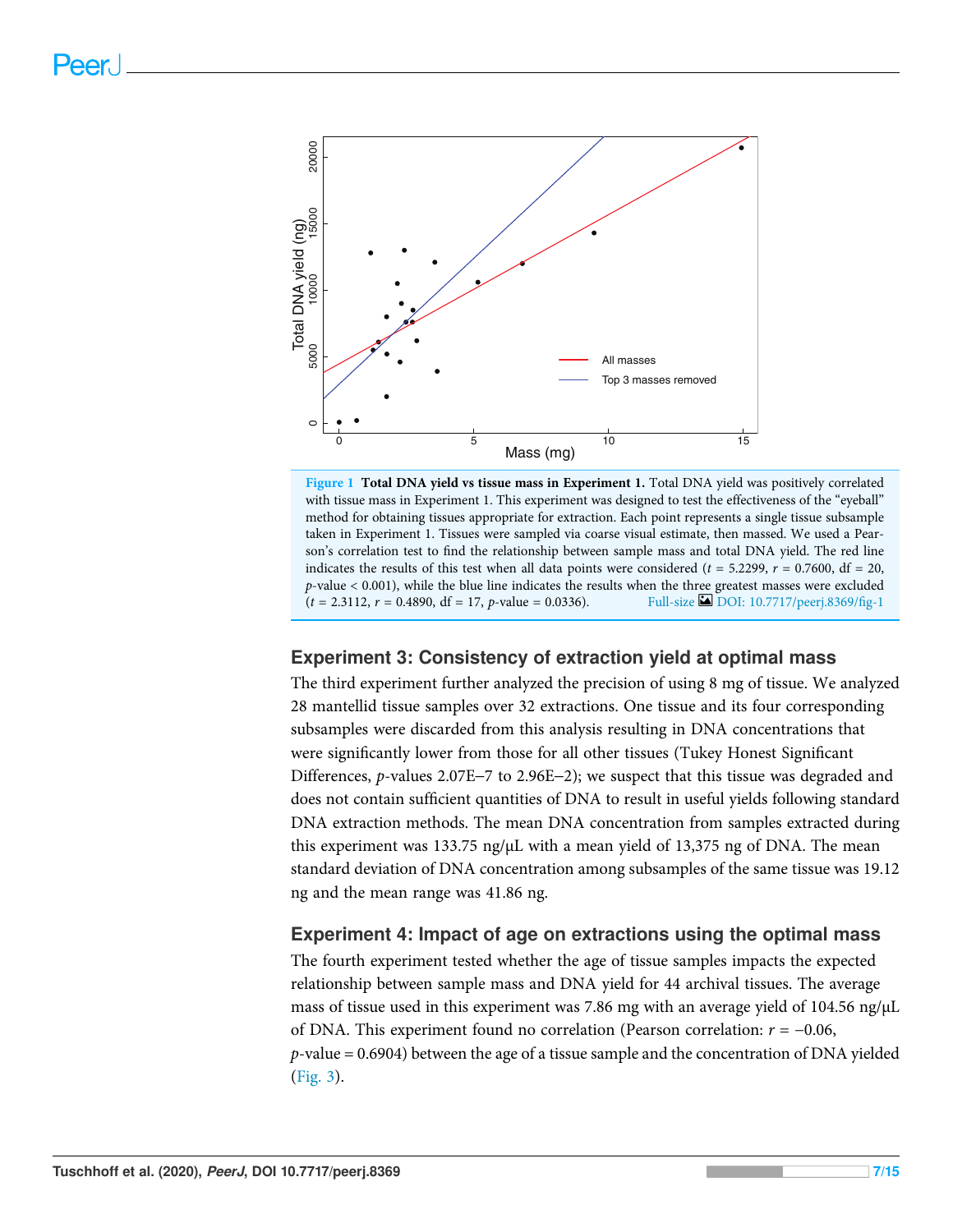<span id="page-7-0"></span>

Figure 2 DNA yield vs tissue mass in Experiment 2. DNA yield was logarithmically correlated with tissue mass in Experiment 2. This experiment was designed to identify an optimal tissue mass for effective and efficient extraction. Each data point represents an individual tissue subsample taken at one of nine target masses: 1, 2, 4, 8, 10, 12, 16, or 20 mg. The red line shows the trend in total DNA yield across the various masses tested ( $y = 3.317.2 * ln(x) + 5.030.3$ ,  $R^2 = 0.29$ , p-value < 0.0001), while the blue line shows the trend in DNA yield per unit mass  $(y = -1,337 * ln(x) + 4,470.3, R^2 = 0.55, p-value < 0.0001$ . Trendlines were calculated using a least squares regression. Full-size **[DOI: 10.7717/peerj.8369/](http://dx.doi.org/10.7717/peerj.8369/fig-2)fig-2** 

<span id="page-7-1"></span>

Figure 3 DNA yield vs tissue age in Experiment 4. DNA yield was not correlated with tissue age in Experiment 4. This experiment was designed to test the impact of tissue age on extractions when using an optimal mass. Each data point represents an individual tissue subsample of approximately 8 mg. The red line shows the relationship between the year the tissue was collected and the total DNA yield as calculated using a Pearson's correlation test,  $r = -0.06$ , p-value = 0.6904.

Full-size [DOI: 10.7717/peerj.8369/](http://dx.doi.org/10.7717/peerj.8369/fig-3)fig-3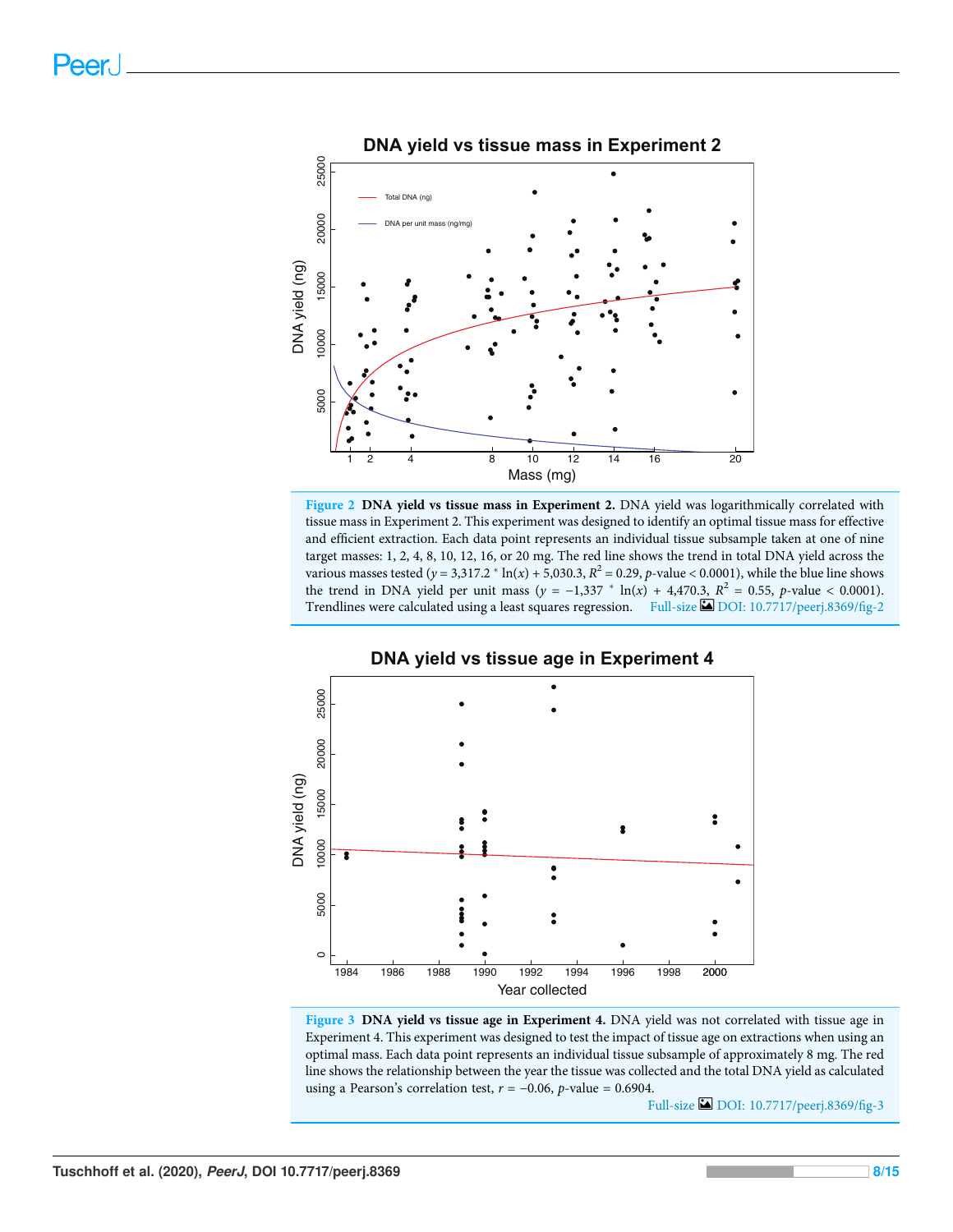#### DISCUSSION

The goal of our study was to develop guidelines for sustainable use of tissue samples archived in biodiversity collections that are destructively subsampled for DNA extraction. We found that current tissue sampling methods involving coarse visual assessment of tissue size generally yield sufficient DNA for modern downstream applications. However, the actual yield from samples obtained via the "eyeball" method is highly variable, and, because tissue mass is correlated with DNA yield, massing tissues prior to extraction will increase consistency and efficiency. Intermediate and large tissue masses yielded comparable concentrations of DNA, but small tissue masses had the greatest DNA yield per unit mass. Additionally, sample age was not correlated with DNA yield.

In our first experiment, we showed that the methods currently used by many biodiversity archives, which involve coarse visual estimates of tissue amounts that are considered sufficient for DNA extraction based on prior experience, generally yield more than enough DNA for most modern downstream applications, including whole genome sequencing. However, we also found that tissues subsampled in this manner do not produce consistent amounts of DNA because they encompassed a wide range of masses (0.64–14.93 mg), and DNA yield is strongly correlated with mass. Overall this experiment suggests that use of archived tissue samples would be more efficient if tissues were massed prior to distribution. Of course, this strategy does not come without costs. First, quantification of tissue subsample mass requires a significant additional investment in handling time and access to an expensive analytical balance capable of accurately weighing samples in the 1–20 mg range. As with any increase in handling time, this approach may also result in accelerated degradation of archived samples. However, the benefits of standardization may outweigh these costs, particularly in the case of samples that are only available in limited quantities.

Generally speaking, standardization of tissue masses provided to researchers for extraction will improve the process of intercollection tissue loans because loanees will be sure to receive a quantity of tissue that will result in the required quantity of DNA. The need for an overall standard tissue loan procedure has been previously highlighted ([Droege et al., 2014](#page-13-0)) and we believe that, given the strong correlation between tissue mass and DNA yield, standardization of tissue mass could be one important step in this direction. Given the varying specimens housed in different tissue collections, researchers often require tissue loans from other institutions in order to complete their work. It is expected that these tissues will yield sufficient DNA for experimentation, but often collections do not wish to part with the last pieces of a tissue sample. A survey of 45 institutions with genetic resource holdings revealed that none of the 93% of institutions that offered loans sent loanees the entire tissue sample, and amount of tissue sent varied between institutions ([Zimkus & Ford, 2014](#page-14-0)). For example, 25% of collections reported sending enough tissue for two extractions and 9% sent enough for three extractions, but only 21% of institutions quantified tissue sent (either by volume or mass). The loan procedures posted on the websites of seven major herpetological collections in the United States (Berkeley Museum of Vertebrate Zoology, California Academy of Sciences, Museum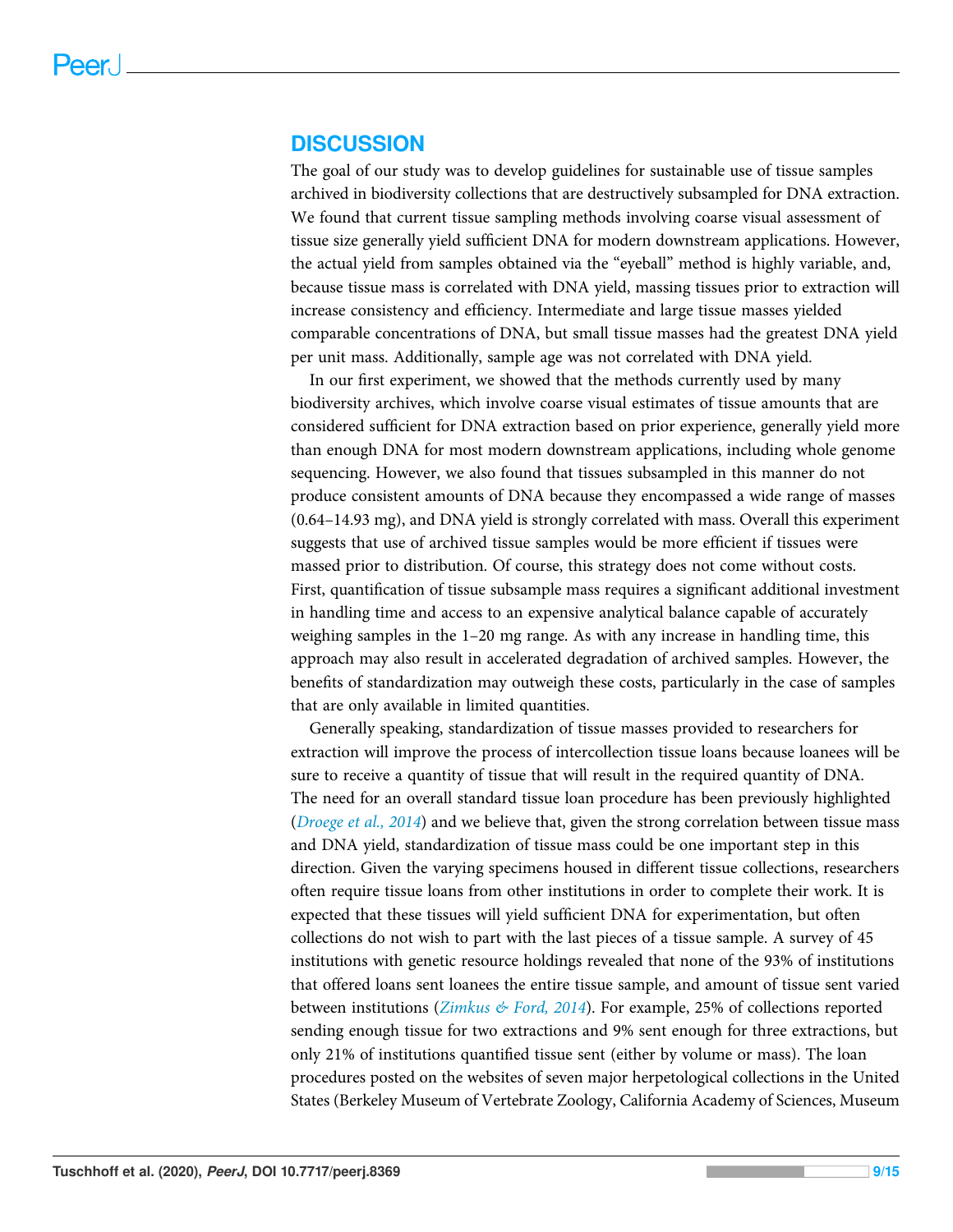of Comparative Zoology at Harvard University, Smithsonian Museum of Natural History, University of Florida, University of Kansas, and University of Texas) revealed that these collections provided detailed and well-defined loan procedures for whole animal specimens, but generally provide little detail on procedures for providing genetic resources. Correspondence with collections managers at these institutions revealed a variety of approaches and techniques for determining the amount of tissue to provide researchers requesting access to genetic resources, including qualitative visual assessment, tissue volume, the minimum tissue required for the proposed project, and approximate mass (C. Huddleston, L. Scheinberg, C. Spencer, B. Zimkus, 2019, personal communications). Standardization of tissue masses would allow loanees to receive a previously agreed upon tissue mass that has been shown to yield appropriate amounts of DNA for their proposed downstream applications, while loaners can improve sustainable use of their tissue collections by only loaning the required amount of tissue.

In our second experiment, we recovered a non-linear increase in DNA concentration and total yield with increasing tissue mass, with the smallest masses resulting in considerably lower concentrations and yields than intermediate or large tissue masses. However, the yield per starting quantity mass of tissue, a measure of how efficiently we are recovering DNA from the original tissue sample, is highest at the smallest masses and declines dramatically with tissue sizes greater than 2 mg. For this reason, the decision about which mass is optimal for extraction will depend on a range of factors including the desired application and the total amount of tissue available. For samples available in only very limited quantities, extractions using only 2 mg of tissue will often be ideal because they generally result in sufficient DNA for most downstream sequencing applications while optimizing efficient use of the available material by maximizing DNA yield per unit tissue used ([Fig. 2](#page-7-0)). In cases where larger initial tissue samples are available, it may be preferable to use somewhat larger tissue masses for extraction because masses of 8 g and larger tend to produce considerably higher DNA concentrations and overall yields than small starting masses. In most cases, a single extraction of a larger tissue that produces somewhat lower yields per unit tissue mass than smaller masses will generally be preferable to repeated extractions of smaller samples due to the significant increases in handling time and other expenses associated with extraction. We recommend subsampling more than 2 mg of tissue when removing samples from biodiversity archives for DNA extraction, depending on the amount of material available. Of course, the optimal tissue mass for DNA extraction will depend on the extraction method being utilized and also the intended downstream applications. For this reason, our results are specific to use of the Promega Maxwell platform. Additional work is required to determine the optimal tissue mass to subsample when other extraction methods are being employed. However, it is likely that all these methods will exhibit increased concentration and yield with tissue masses that are larger than the minimum that can be manipulated.

Our fourth experiment suggests that concentration and yield from samples obtained over a 25-year interval are not significantly correlated with age, reflecting previous findings that extraction quality is not correlated with age (*[Sawyer et al., 2012](#page-13-6)*;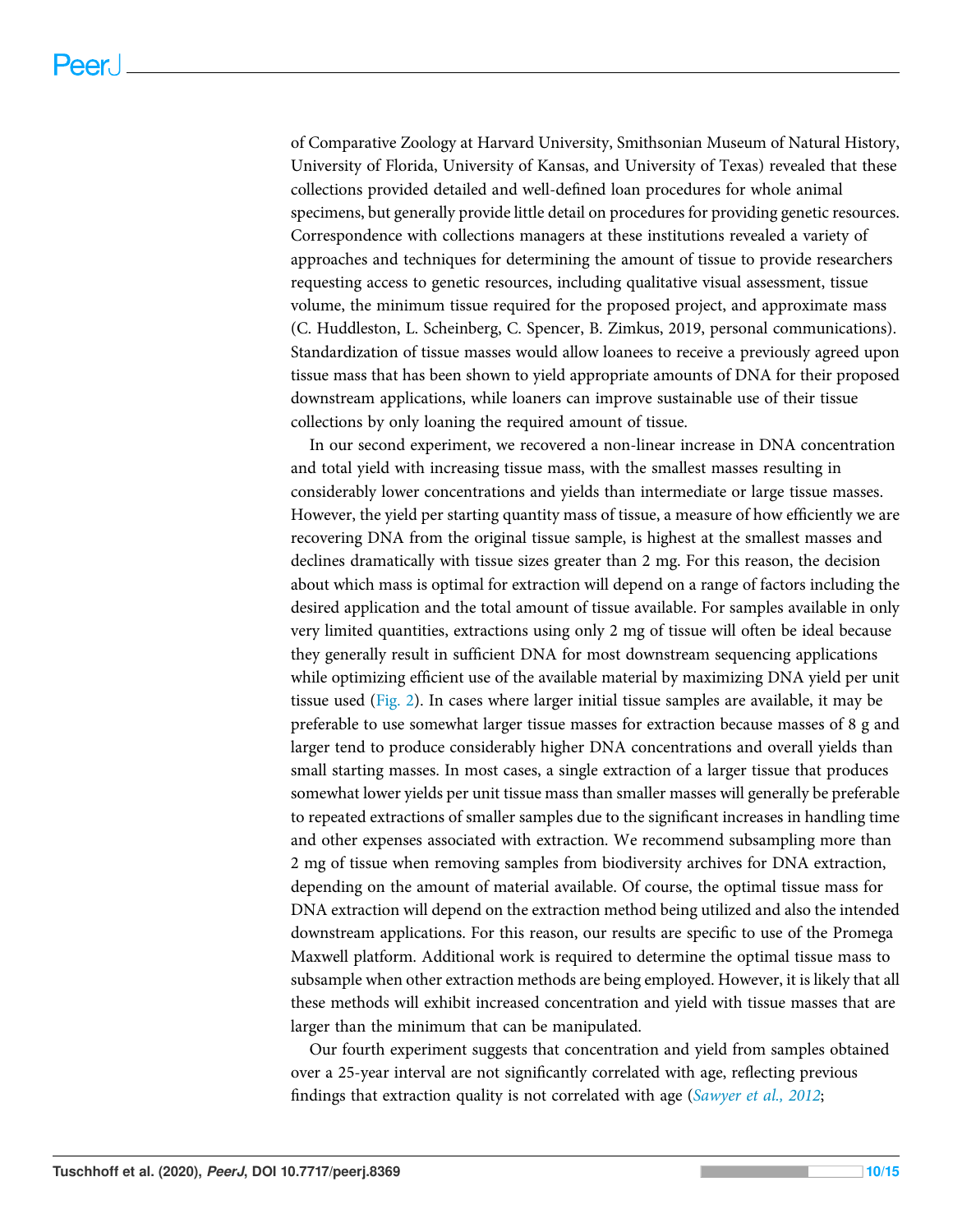Choi, Lee  $\mathcal{C}$  Shipunov, 2015). This suggests that the same masses identified as being ideal for extraction of recent samples are also appropriate for historical samples. However, we did not evaluate other important factors influenced by age such as fragmentation, which might have similar yields with increasing age, but higher fragmentation.

We primarily focused on tissue types that are most commonly housed in biodiversity archives and used for extractions. We therefore did not analyze several other sources of genetic material in natural history collections, namely formalin-fixed specimens and tissue samples treated with RNAlater. Previous work has attempted to extract high quality DNA from formalin-fixed specimens with varying results (*Hykin*, *Bi & McGuire*, 2015; [Jaksch et al., 2016](#page-13-12)). Because the procedures used for these types of extractions are more involved and less often used, we chose not to include any formalin-fixed tissue subsamples in our study but recommend repeating our study with these specimens once extractions procedures are better developed. Conversely, specimens treated with RNAlater are often deliberately collected fresh from the field for a specific hypothesis. These specimens are often used for RNA-Seq applications to assess variation in gene expression in different tissue types (*[Wang, Gerstein & Snyder, 2009](#page-14-6)*), but are increasingly used for DNA work as well. These extractions were not included in this study due to the lack of these tissues in the University of Kansas herpetological collection and also because RNA extraction protocols have many more variables to consider (e.g., time to freezing, freezing temperature, amount of RNAlater used, freeze-thaw cycles). Further research is needed to determine if the results of our study also apply to RNAlater treated tissue samples.

# **CONCLUSIONS**

Our experiments analyzed current practices in tissue subsampling and DNA extraction in biodiversity collections. We found that extractions using 2–8 mg of tissue were the most efficient and did not recover a strong correlation between DNA yield and tissue age. Two specific recommendations for improving sustainable use of genetic resources in biodiversity archives emerge from our study. Our first recommendation could be achieved with relatively minor adjustments to existing loan procedures while the second would require a dramatic change in how biodiversity archives provide researchers with access to genetic resources.

First, we discussed in detail the potential value of providing researchers with tissue samples of known mass. By standardizing the mass of tissues provided as gifts to researchers, the loaning institution be will be better able to ensure that researchers are provided with sufficient material while also being able to make more informed decisions about how limited resources are destructively sampled.

Our second recommendation derives from our finding that even very small quantities of tissue often produce far more DNA than is required for most applications. For example, we found that tissues subsamples weighing 8 mg tend to yield more than 13 times the amount of DNA that is required even for whole genome shotgun sequencing. In most cases, excess DNA obtained by researchers who receive tissue loans is discarded. Even in cases where institutions are capable of archiving extracted DNA and request return of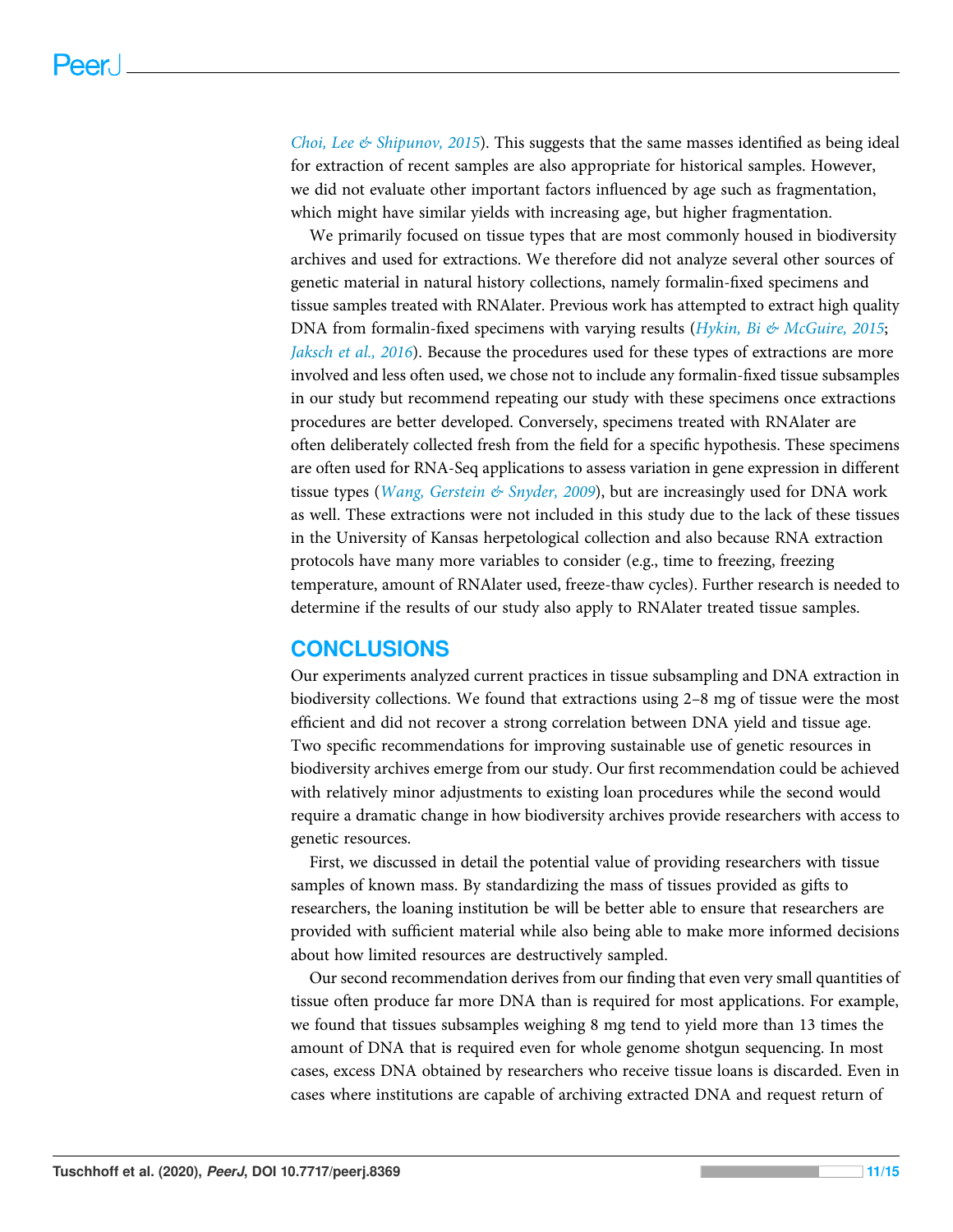unused material, this rarely happens in practice because it is very difficult to enforce such requests. As a result, the current practice of providing researchers with even very small tissue samples from permanently archived material for use in individual sequencing projects results in highly non-optimal use of limited archived resources. In the case of the University of Kansas herpetological collections, we are increasingly finding that popular tissue samples have been nearly or completely exhausted after providing multiple prior tissue gifts to researchers. In many cases, these researchers sequenced only one or a few loci via Sanger sequencing, meaning that we provided them with orders of magnitudes more irreplaceable genetic material than was necessary for their work.

One possible solution to this extremely inefficient use of archived resources is to end the practice of providing researchers directly with subsamples of archived tissues and to instead provide researchers with only the amount of extracted DNA that is required for their particular application. For example, in the case of a project involving Sanger sequencing of one or two loci, a biodiversity archive could send the researchers 50–100 ng of extracted DNA instead of a destructively subsampled piece of tissue that is expected to yield 10,000 ng of DNA. Rather than resulting in researchers discarding large quantities of irreplaceable DNA, this practice would lead to archiving this material so that it could then fulfill subsequent requests for genetic material from the same specimen. However, this would require DNA extraction by biodiversity archive staff followed by quantification and provision of the appropriate amount of DNA for the researcher's required application. It would also require biodiversity collections to develop archival collections of not only tissues, but also extracted genomic DNA.

Although this approach could result in considerably more sustainable use of limited tissue resources, it does not come without substantial costs. First, it would require that staff at biodiversity collections extract and quantify DNA rather than merely sending a tissue sample. In many cases the staff responsible for preparing tissue loans will not have the requisite expertise, access to the necessary laboratory facilities, or time. Second, in-house extraction would require new protocols and facilities for archiving extracted DNA. Whether these costs are worthwhile will depend on the amount of material available and how heavily it is used by the research community. In the case of the University of Kansas herpetological collections, we now provide researchers only with an amount of extracted genomic DNA required for their research because we are finding that a significant number of samples in our archive have been used to the point that little or no tissue remains. We recommend that other biodiversity collections experiencing such over-use consider adopting a similar approach because it will radically improve sustainable use of genetic resources.

## ACKNOWLEDGEMENTS

We thank Luke Welton for his assistance in accessing the University of Kansas herpetological collections. We thank the following curators and collections managers for their personal communications: Chris Huddleston, Lauren Scheinberg, Carol Spencer, and Breda Zimkus. We thank Shea Lambert for his participation in Experiment 1.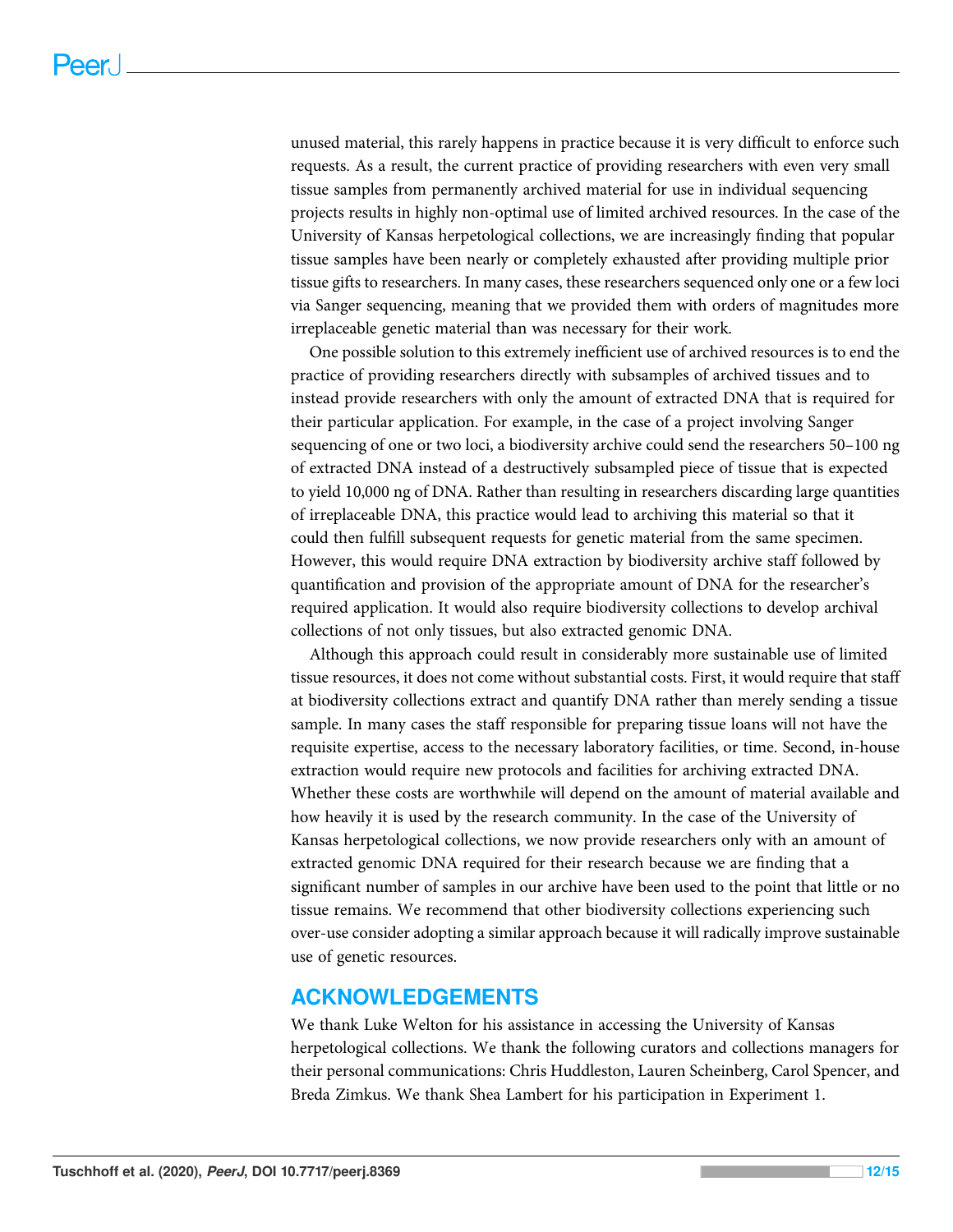# <span id="page-12-0"></span>ADDITIONAL INFORMATION AND DECLARATIONS

#### Funding

Funding for this project provided by National Science Foundation award 1457774 to Richard E. Glor. There was no additional external funding received for this study. The funders had no role in study design, data collection and analysis, decision to publish, or preparation of the manuscript.

#### Grant Disclosures

The following grant information was disclosed by the authors: National Science Foundation award: 1457774.

#### Competing Interests

The authors declare that they have no competing interests.

#### Author Contributions

- E. J. Tuschhoff conceived and designed the experiments, performed the experiments, analyzed the data, prepared figures and/or tables, authored or reviewed drafts of the paper, and approved the final draft.
- Carl R. Hutter authored or reviewed drafts of the paper, provided laboratory training, and approved the final draft.
- Richard E. Glor conceived and designed the experiments, authored or reviewed drafts of the paper, and approved the final draft.

#### Data Availability

The following information was supplied regarding data availability:

The raw data on tissue samples—including specimen numbers, year collected, family, experiment/trial in which they were used, date extracted, tissue class (for experiment 2), tissue type, mass, and DNA extracted—is available in [File S1.](http://dx.doi.org/10.7717/peerj.8369/supp-1) The specimens are housed in the herpetological collection at the University of Kansas Biodiversity Institute. The R code used to run analyses is available in [File S2.](http://dx.doi.org/10.7717/peerj.8369/supp-2)

#### Supplemental Information

Supplemental information for this article can be found online at [http://dx.doi.org/10.7717/](http://dx.doi.org/10.7717/peerj.8369#supplemental-information) [peerj.8369#supplemental-information](http://dx.doi.org/10.7717/peerj.8369#supplemental-information).

#### **REFERENCES**

- <span id="page-12-1"></span>Abdel-Latif A, Osman G. 2017. Comparison of three genomic DNA extraction methods to obtain high DNA quality from maize. Plant Methods 13:1 [DOI 10.1186/s13007-016-0152-4.](http://dx.doi.org/10.1186/s13007-016-0152-4)
- <span id="page-12-2"></span>Aguirre-Peñafiel V, Torres-Carvajal O, Sales Nunes P, Peck M, Maddock S. 2014. A new species of Riama Gray, 1858 (Squamata: Gymnophthalmidae) from the Tropical Andes. Zootaxa 3866(2):246–260 [DOI 10.11646/zootaxa.3866.2.4](http://dx.doi.org/10.11646/zootaxa.3866.2.4).
- <span id="page-12-3"></span>Arbor Biosciences. 2019. myBaits $^\circledast$  custom kits provide focused NGS hybridization capture panels for any organism and any project size. Available at [https://arborbiosci.com/genomics/](https://arborbiosci.com/genomics/targeted-sequencing/) [targeted-sequencing/](https://arborbiosci.com/genomics/targeted-sequencing/).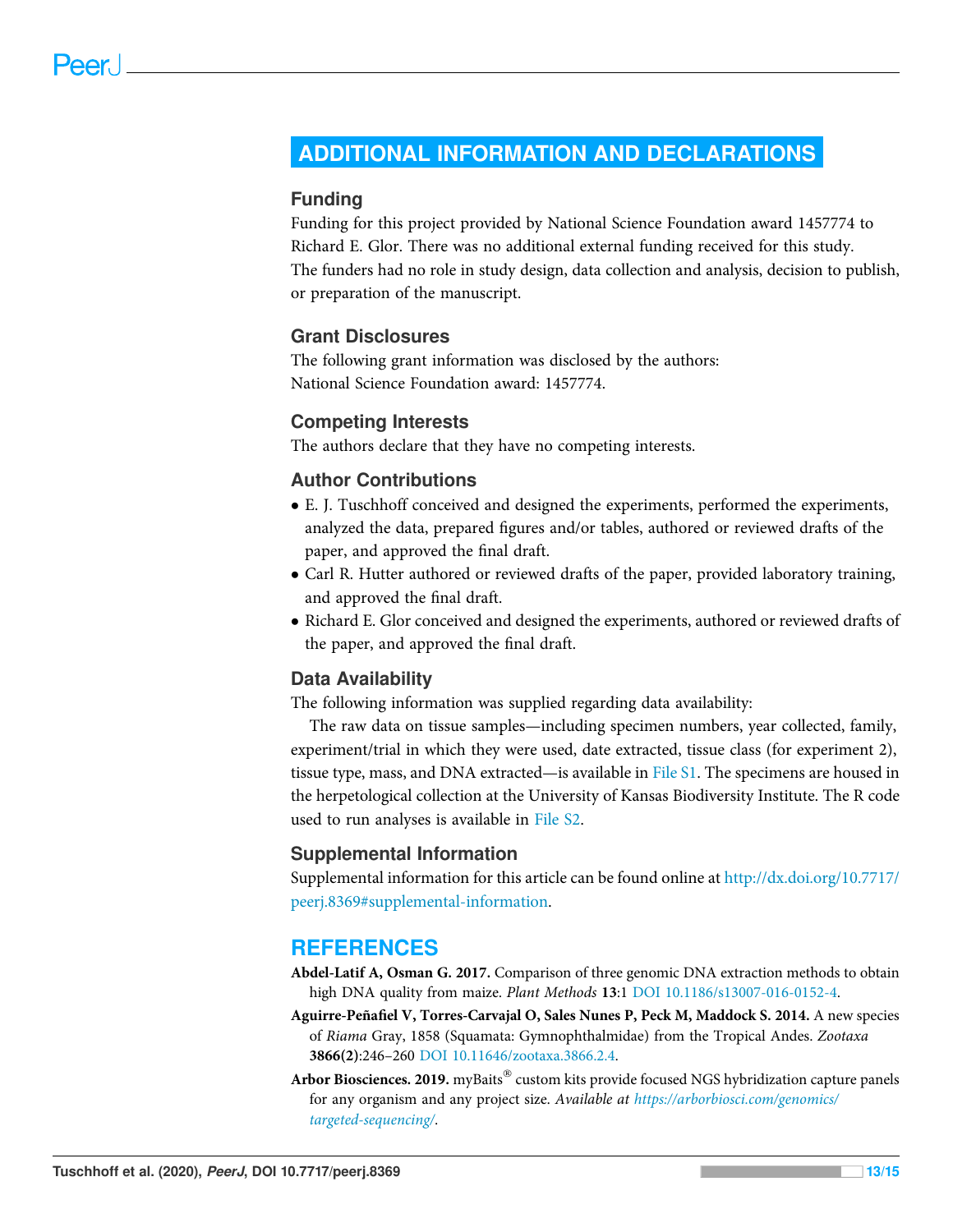- <span id="page-13-1"></span>Burrell AS, Disotell TR, Bergey CM. 2015. The use of museum specimens with high-throughput DNA sequencers. Journal of Human Evolution 79:35–44 [DOI 10.1016/j.jhevol.2014.10.015.](http://dx.doi.org/10.1016/j.jhevol.2014.10.015)
- <span id="page-13-13"></span>Chambers EA, Hebert P. 2016. Assessing DNA barcodes for species identification in North American reptiles and amphibians in natural history collections. PLOS ONE 11(4):e0154363 [DOI 10.1371/journal.pone.0154363](http://dx.doi.org/10.1371/journal.pone.0154363).
- <span id="page-13-7"></span>Choi J, Lee H, Shipunov A. 2015. All that is gold does not glitter? Age, taxonomy, and ancient plant DNA quality. PeerJ 3(8):e1087 [DOI 10.7717/peerj.1087.](http://dx.doi.org/10.7717/peerj.1087)
- <span id="page-13-4"></span>Drabkova L, Kirschner J, Vlcek C. 2002. Comparison of seven DNA extraction and amplification protocols in historical herbarium specimens of Juncaceae. Plant Molecular Biology Reporter 20(2):161–175 [DOI 10.1007/BF02799431](http://dx.doi.org/10.1007/BF02799431).
- <span id="page-13-0"></span>Droege G, Barker K, Astrin J, Bartels P, Butler C, Cantrill D, Coddington J, Forest F, Gemeinholzer B, Hobern D, Mackenzie-Dodds J, Ó Tuama E, Petersen G, Sanjur O, Schindel D, Seberg O. 2014. The Global Genome Biodiversity Network (GGBN) data portal. Nucleic Acids Research 42(D1):D607–D612 [DOI 10.1093/nar/gkt928.](http://dx.doi.org/10.1093/nar/gkt928)
- <span id="page-13-5"></span>Guo W, Jiang L, Bhasin S, Khan S, Swerdlow R. 2009. DNA extraction procedures meaningfully influence qPCR-based mtDNA copy number determination. Mitochondrion 9(4):261–265 [DOI 10.1016/j.mito.2009.03.003.](http://dx.doi.org/10.1016/j.mito.2009.03.003)
- <span id="page-13-11"></span>Hajibabaei M, DeWaard J, Ivanova N, Ratnasingham S, Dooh R, Kirk S, Mackie P, Hebert P. 2005. Critical factors for assembling a high volume of DNA barcodes. Philosophical Transactions of the Royal Society B: Biological Sciences 360(1462):1959–1967 [DOI 10.1098/rstb.2005.1727](http://dx.doi.org/10.1098/rstb.2005.1727).
- <span id="page-13-15"></span>Hutter CR, Cobb KA, Portik D, Travers S, Wood PL Jr, Brown RM. 2019. FrogCap: a modular sequence capture probe set for phylogenomics and population genetics for Anurans, assessed across multiple phylogenetic scales. bioRxiv 825307.
- <span id="page-13-8"></span>Hykin S, Bi K, McGuire J. 2015. Fixing formalin: a method to recover genomic-scale DNA sequence data from formalin-fixed museum specimens using high-throughput sequencing. PLOS ONE 10(10):e0141579 [DOI 10.1371/journal.pone.0141579.](http://dx.doi.org/10.1371/journal.pone.0141579)
- <span id="page-13-12"></span>Jaksch K, Eschner A, Rintelen T, Haring E. 2016. DNA analysis of molluscs from a museum wet collection: a comparison of different extraction methods. BMC Research Notes 9:348 [DOI 10.1186/s13104-016-2147-7](http://dx.doi.org/10.1186/s13104-016-2147-7).
- <span id="page-13-10"></span>Kayes S, Cramp R, Hudson N, Franklin C. 2013. Effect of opioids on tissue metabolism in aestivating and active green-striped burrowing frogs, Cyclorana alboguttata. Journal of Herpetology 47(2):369–377 [DOI 10.1670/12-039](http://dx.doi.org/10.1670/12-039).
- <span id="page-13-14"></span>Kephart D, Krueger S, Grunst T, Shenoi H. 2006. A maximum instrument at a minimum size. Promega Notes 92:20–23.
- <span id="page-13-9"></span>Naccarato A, Dejarnette J, Allman P. 2015. Successful establishment of a non-native species after an apparent single introduction event: investigating ND4 variability in introduced black spiny-tailed iguanas (Ctenosaura similis) in Southwestern Florida. Journal of Herpetology 49(2):230–236.
- <span id="page-13-3"></span>Reineke A, Karlovsky P, Zebitz C. 1998. Preparation and purification of DNA from insects for AFLP analysis. Insect Molecular Biology 7(1):95–99 [DOI 10.1046/j.1365-2583.1998.71048.x](http://dx.doi.org/10.1046/j.1365-2583.1998.71048.x).
- <span id="page-13-6"></span>Sawyer S, Krause J, Guschanski K, Savolainen V, Pääbo S. 2012. Temporal patterns of nucleotide misincorporations and DNA fragmentation in ancient DNA. PLOS ONE 7(3):e34131 [DOI 10.1371/journal.pone.0034131](http://dx.doi.org/10.1371/journal.pone.0034131).
- <span id="page-13-2"></span>Schäffer S, Zachos F, Koblmüller S, Foo M, Agudelo N, Ranwez. 2017. Opening the treasure chest: a DNA-barcoding primer set for most higher taxa of Central European birds and mammals from museum collections. PLOS ONE 12(3):e0174449.